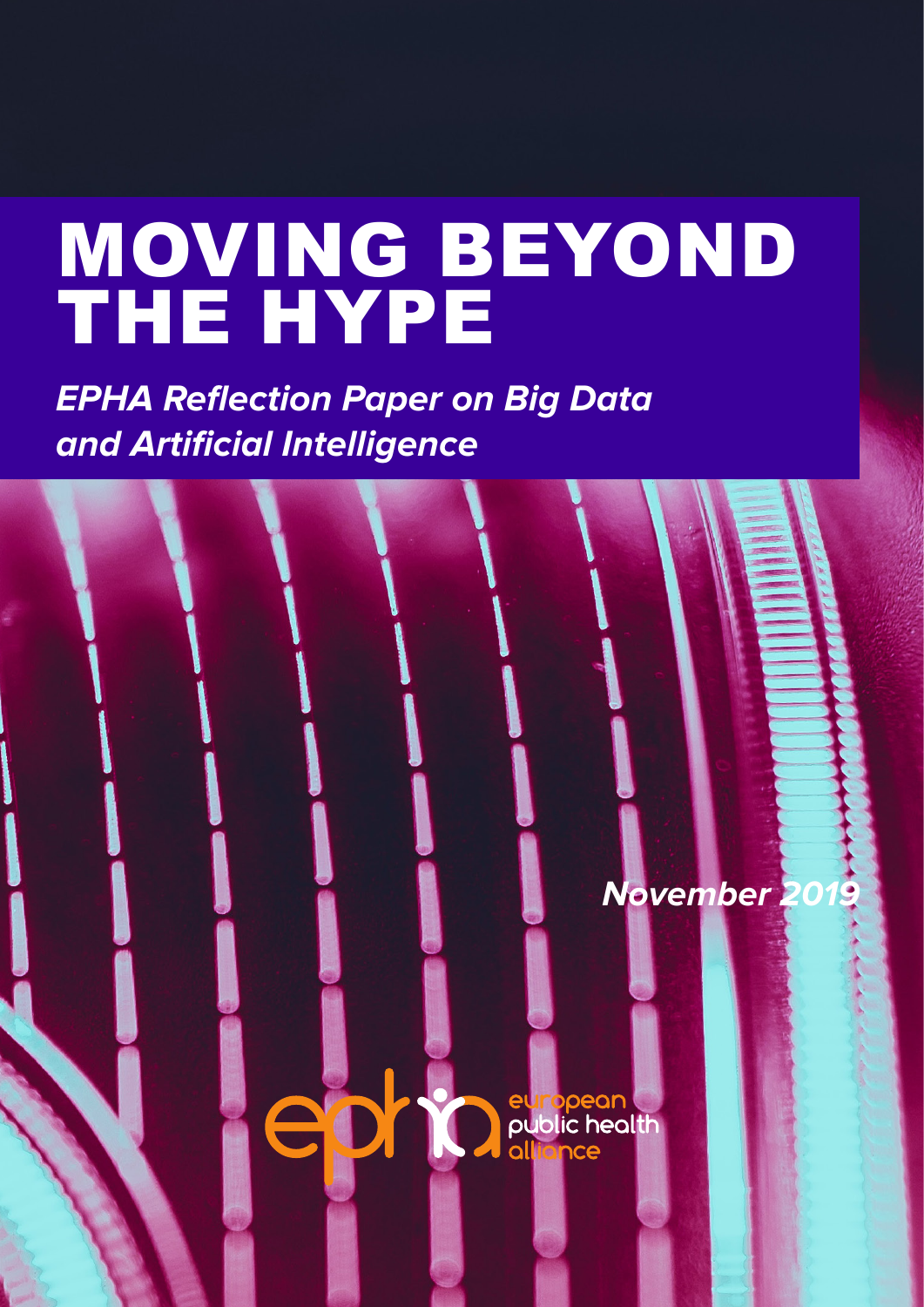

#### Co-funded by the Health Programme of the European Union

The European Public Health Alliance (AISBL) has received funding from the European Union, in the framework of the Health Programme. Sole responsibility for the content displayed within this document lies with EPHA and the Executive Agency is not responsible for any use that may be made of the information contained therein.

Transparency Register Number: 18941013532-08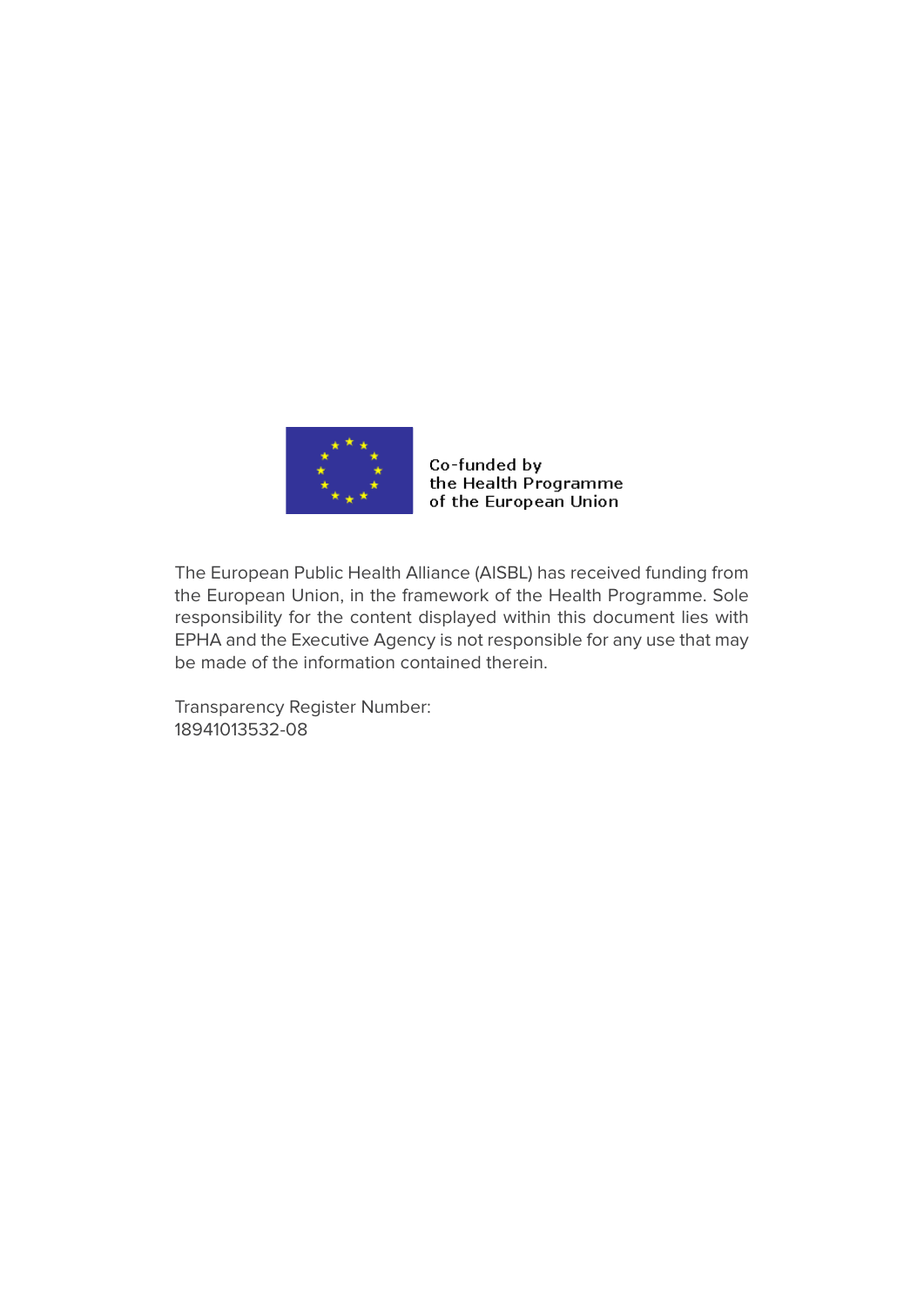# **Table of content**

| Introduction                                          |               |
|-------------------------------------------------------|---------------|
| <b>What are Big Data and Artificial Intelligence?</b> |               |
| How are Big Data and AI reshaping healthcare?         | $\mathcal{L}$ |
| European, international and national perspectives     | 4             |
| Challenges and ethical considerations                 | 7             |
| Conclusion and recommendations                        | 9             |
| <b>Notes</b>                                          | 12            |

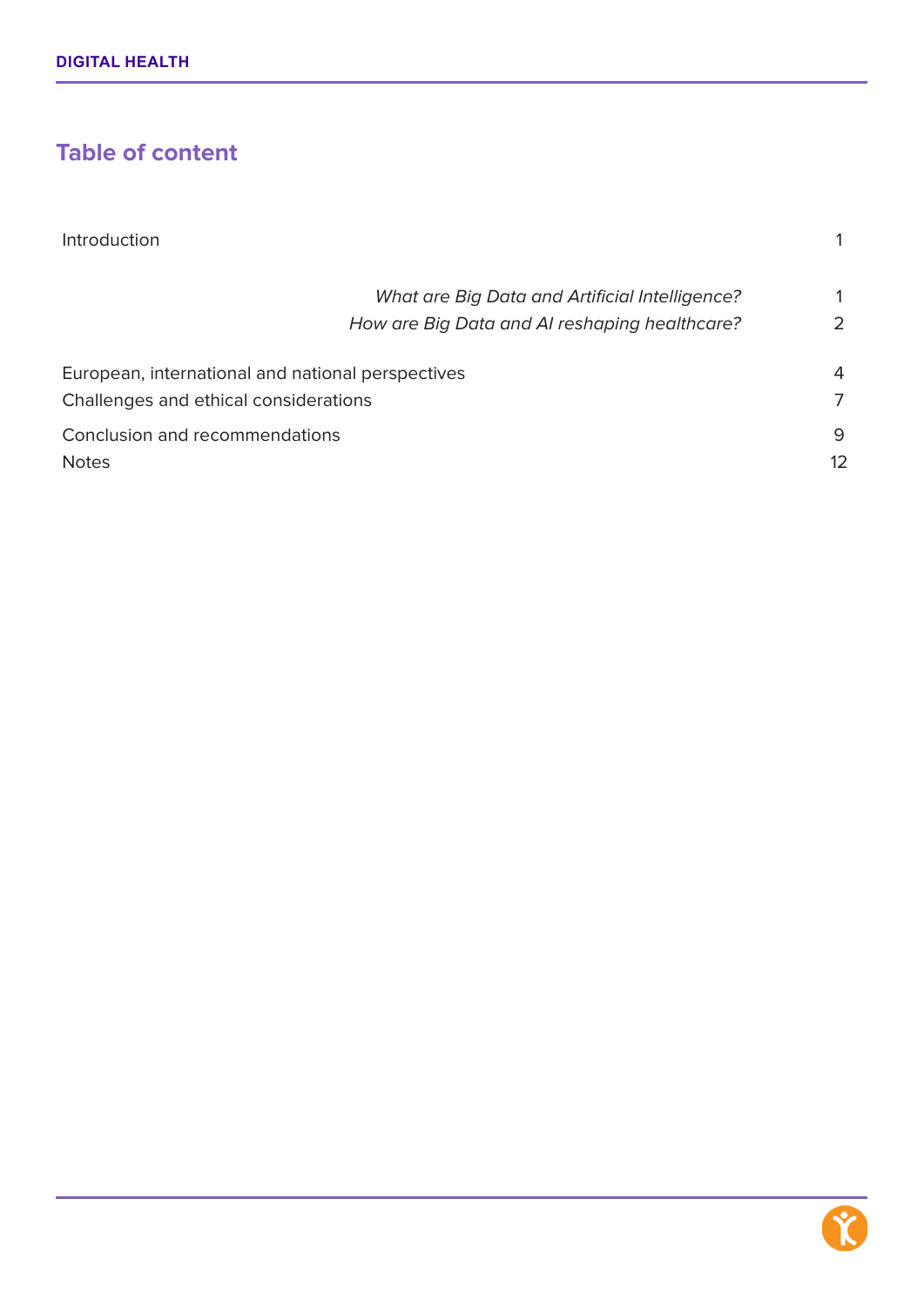#### **Introduction**

Over the last few years, there has been an important shift in the policy discussion about digital health, not least due to the orientation of the European Commission's (EC) 2018 Communication on the digital transformation of health and care<sup>1</sup> which steered it away from the introduction and deployment of e/mHealth tools towards data-driven technology. Alongside many other developments, so-called Big Data, supported by Artificial Intelligence (AI), lies at the heart of this latest phase. The EC regards AI in particular as "one of the most strategic technologies of the 21st century", which is being likened to the steam engine or electricity<sup>2</sup>. The question is now how to best harness their potential for improving the quality of healthcare, whether diagnostics, decision-making or by offering more tailored options for prevention and treatment responding to the complex needs of patients, professionals and health systems.

However, the increased involvement and reliance on actors tasked with programming algorithms, storing and securing data, and performing health analytical tasks, means that the public health community needs to be vigilant to ensure that long-held values, rights and responsibilities are being protected and respected: "bigger", more ubiquitous data coming from multiple sources does not automatically equal better decisionmaking or health outcomes. Clearly, the data trend in healthcare does not occur in isolation and is linked to broader shifts related to the widespread uptake of Information and Communication Technology (ICT) solutions in all spheres of life, which has many positive, but also some negative implications for public health. Challenges posed by "fake news", deliberate disinformation (e.g. about vaccination) and biased algorithms provide examples. In addition, changing attitudes towards data protection and privacy, consent, decisionmaking and the responsibilities of individuals and professionals need to be addressed.

The purpose of this paper is to reflect on Big Data (a focus area of the outgoing EC) and AI (a priority of new EC President von der Leyen) from a public health perspective. It outlines actual and potential uses, describes the effects they exert on health systems and healthcare, and highlights a number of concerns to ensure that data use and governance occurs in the most ethical and fair way possible. In the context of the Finnish Presidency's Council Conclusions on a European economy of wellbeing<sup>3</sup>, the paper presents a few recommendations to ensure that the technologies involved in the digitalisation of health are conceived as effective and inclusive supporting tools for policymakers, healthcare planners, professionals, patients and society at large. This will only be the case if European values are upheld and the rights to access and control one's personal data and to privacy are maintained. Clarity and transparency, coupled with responsible oversight, is required to protect solidarity in the EU. **As stated in EPHA's response to the digital transformation of health and care⁴, it is imperative to look beyond the hype of digitalisation by adopting an end user perspective to meet the real health and social needs of today.**

#### **What are Big Data and Artificial Intelligence?**

Although there is no universally accepted definition of Big Data in healthcare, the OECD refers to the more general description offered by De Mauro et al (2016), which states that "Big Data is the information asset characterized by such a high volume, velocity and variety to require specific technology and analytical methods for its transformation into value." Volume, velocity and variety are thus keywords indicating that such large quantities of real-time data exceed the human capacity to aggregate, analyse or process them. Others have added two further  $V$ 's  $-$  variability and veracity – as being intrinsic characteristics, hinting at the challenges involved<sup>5</sup>. The EC, in its study on Big Data, Telemedicine and Healthcare<sup>6</sup>, proposed the following definition: "Big Data in Health refers to large routinely or automatically collected datasets, which are electronically captured and stored. It is reusable in the sense of multipurpose data and comprises the fusion and connection of existing databases for the purpose of improving health and health system performance. It does not refer to data collected for a specific study."

Big data sources are varied and could include human or machine coded information, but also transaction data, biometrics as well as web and social media data<sup>7</sup>. They can be structured, semi-structured, or unstructured, and the interrelationships can be highly complex (involving e.g. syntactic, semantic, social, cultural, economic, and organisational differences) as a consequence<sup>8</sup>. Moreover, regardless of whether humans or machines are

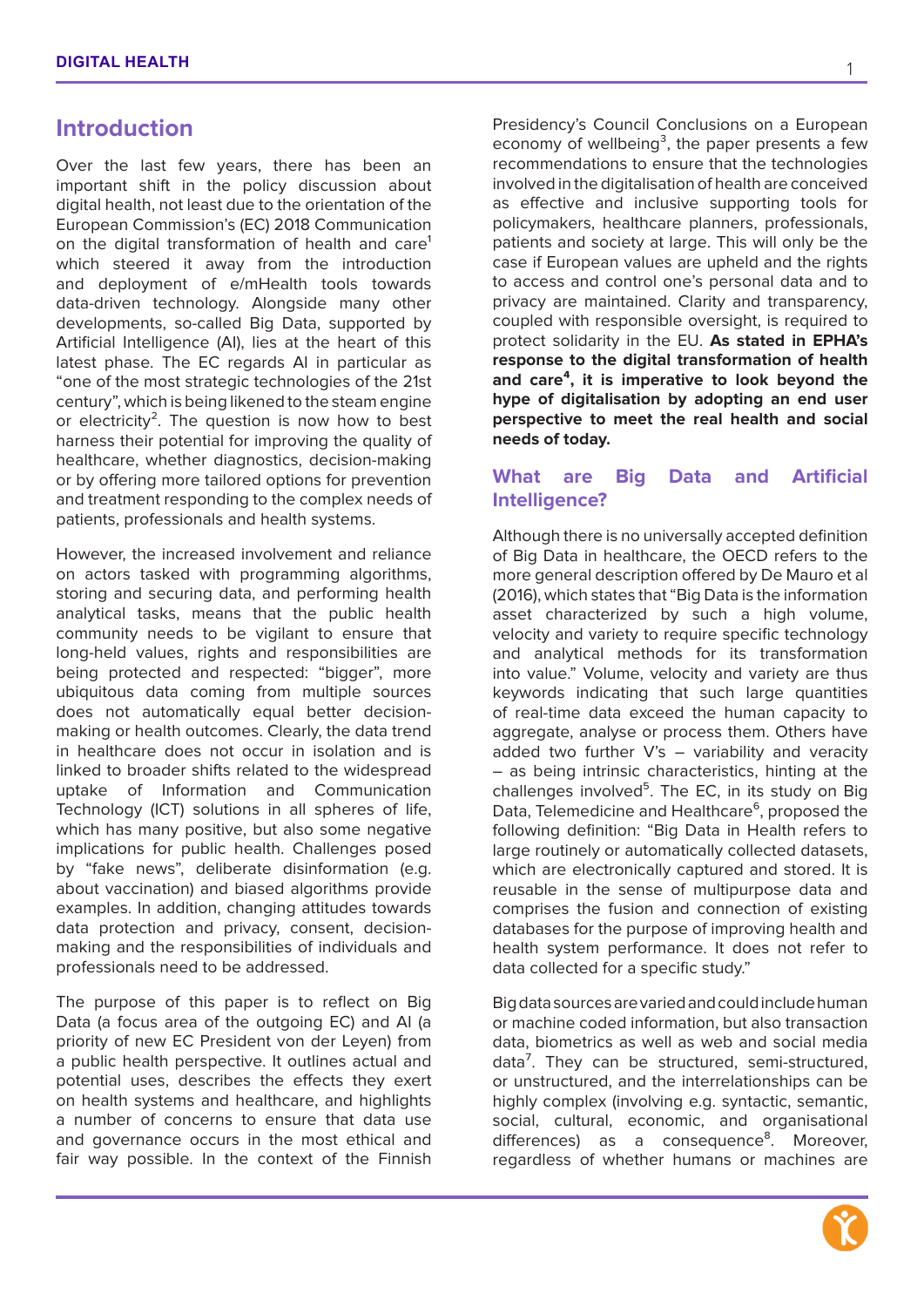taking decisions based on the data analysed, the latter can be tarnished by erroneous, duplicate or incomplete records (e.g. related to date, age, gender, etc.), as well as by irrelevant information, a caveat that should not be underestimated.

The prominence of Big Data goes hand in hand with the rise of Artificial Intelligence (AI) in many healthcare domains, including diagnostics, therapeutics and clinical decision-making, enabled by recent advances in computer technology and the proliferation of social media and connected devices, objects and sensors forming part of the "Internet of Things". AI techniques include machine learning for structured data (including deep learning, which permits classification of objects) and natural language processing for unstructured data, together providing the ability to unlock data that is otherwise hidden in the ¬vast amount of information generated.<sup>9</sup> The EC defines A.I. as follows: "(…) Systems that display intelligent behaviour by analysing their environment and taking actions – with some degree of autonomy – to achieve specific goals. AI-based systems can be purely software-based, acting in the virtual world (e.g. voice assistants, image analysis software, search engines, speech and face recognition systems) or AI can be embedded in hardware devices (e.g. advanced robots, autonomous cars, drones or Internet of Things applications)."<sup>10</sup>

The Independent High Level Expert Group on AI refers to it as a scientific discipline on one hand and a technology on the other.<sup>11</sup> Put simply, AI can support health stakeholders by making sense of and establishing associations between different types of data including from medical images, wearables (e.g., physical activity) and apps, genetic testing, consultation notes, demographic statistics, etc. In combination, it can help predict whether and when the condition of a patient is likely to deteriorate. AIpowered devices and services are said to function more responsively and autonomously.<sup>12</sup>

Conversely, in order to make sense of the generated data, context-specific analytics skills are required: a growing challenge for health systems given the currently low level of highperformance computing systems and data-trained health professionals. This has opened the door to private companies, including multinational IT and pharmaceutical players, entering a growing market in which expertise is scarce yet the value of data is high. The Economist even called data today's most valuable resource, surpassing oil.<sup>13</sup>

Technologies such as blockchain, algorithms, virtualisation, high-performance / cloud computing, neuromorphic chips, and data-sharing tools are helping to operationalise Big Data and AI. As a potential solution to alleviate growing societal fears over data security following scandals involving data misuse and hacking operations, a blockchain represents a time-stamped series of immutable records of data managed by a cluster of decentralised computers. Secured in blocks and cryptographically stored, data inside the chain cannot be altered but they are traceable in a transparent way. According to the EC, the decentralised nature of record keeping in combination with encryption of data enhances users' trust, while enabling traceability and security for storing and transmitting data.<sup>14</sup>

#### **How are Big Data and AI reshaping healthcare?**

Data-driven solutions and AI are already commonplace in European healthcare although this may not be obvious to ordinary people. A range of tools and platforms for analysing data are widely used in hospitals and other healthcare settings, and they underpin many Internet-based and mobile solutions. As disruptive technologies, AI and Big Data hold great potential for improving certain healthcare functions, e.g. routine screening and diagnostics, avoiding medication errors and adverse reactions, understanding disease transmission pathways, supporting chronic disease management and improving patient safety. They also boost a precision medicine approach with the promise of identifying the best treatments for patient sub-populations and individuals.

Medical data management is the most widely used application given the need to compile increasingly detailed patient data from various sources (e.g. medical records, patient histories). Where available, Electronic Health Records (EHRs) might include patients' medical records including laboratory tests results, medical reports, and drug prescriptions, allowing for easier recording and access to patient data. Moreover, EHRs can be easily modified in real-time and shared between doctors, patients and other health professionals.

In some settings, robots are deployed to provide support to healthcare workers, inter alia by collecting, storing, reformatting and tracing large quantities of data to provide faster access.

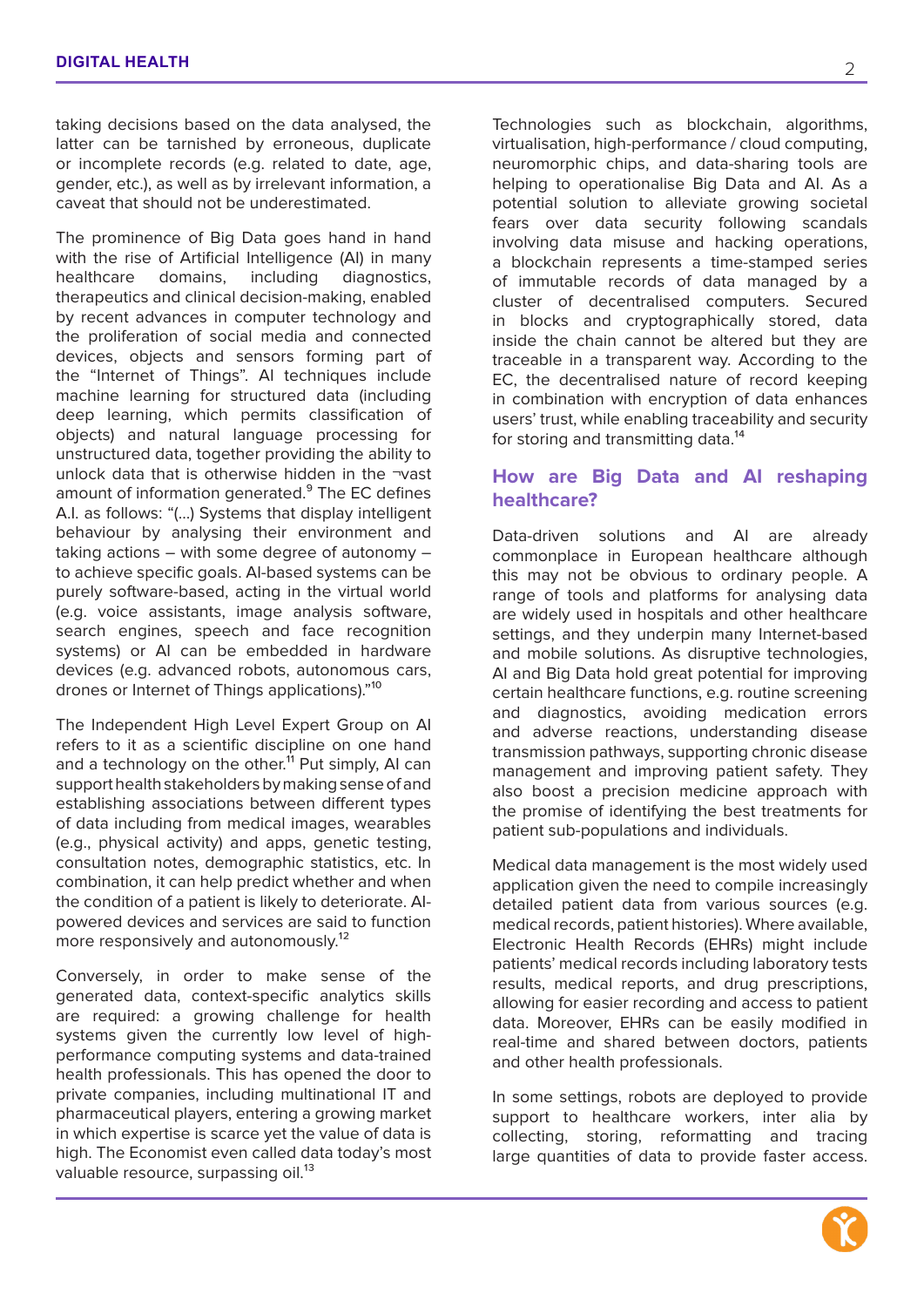By making use of AI techniques in data mining, important trends, patterns, correlations, and anomalies can be recognised to support decisions, make predictions, and conduct quantitative investigations. Similarly, analysing information from tests, X-Rays, CT scans, data entry, and other routine tasks can be done faster and more accurately by machines. Cardiology and radiology are two disciplines where the amount of data is staggering and time consuming.

In image analysis, machines have the potential to analyse 3D scans in real-time, supporting physicians and specialists. Although not always fully reliable, AI has strong X-ray interpretation abilities, which is useful for screening diabetic retinopathy, tuberculosis or fractures. Telemedicine and radiology might benefit from smartphone pictures sent by patients (e.g. skin rashes) to speed up diagnosis, enable healthcare for people living in remote or rural areas, and avoid emergency visits -provided that applicable guidelines and standards for telemedicine are applied. In addition, the knowledge base in many specific disease areas could be advanced, and predictions about the likelihood of contracting as well as detection of lifethreatening diseases - cancer, stroke, neurological and cardiovascular – and conditions arising from bacterial infections (e.g. sepsis) can be given to allow early intervention and reduce mortality.

The benefits of healthcare data analytics are thus threefold as they comprise the organisational and professional sphere (e.g. telemedicine, predicting patient volumes and staffing needs, better strategic planning, combating fraud/corruption, improving data security, integrating medical imaging), the patient sphere (active engagement as data owners and collectors, safety via remote monitoring and real-time alerts, reduction of hospital visits), as well as the biomedical sciences and public health research.

From an end user perspective, it is particularly important that healthcare professionals using data-driven technologies retain the responsibility for taking decisions. The technologies in question should empower healthcare professionals, individuals and communities to engage in a fruitful dialogue and ultimately achieve better quality care.

The following list provides further examples:

By enabling healthcare professionals and patients to record and access more

ubiquitous amounts of relevant health data, better coordination and continuity of care can be achieved, with shared access to EHRs as a cornerstone.

- Making use of robotics in clinical settings, e.g. for providing precision support during surgeries to reduce complications. Robotic prostheses can provide patients with higher levels of mobility. Robots can also assist people in their homes, which could contribute to healthy and active ageing by helping people to remain independent and active for longer.
- AI-based wearables are not only useful for real-time monitoring of patients but they also make possible sensory substitution, e.g. by giving blind people accurate, verbal information about their surroundings, an experience akin to vision.
- In healthcare institutions, data-driven solutions can detect workflow inefficiencies to ensure health workers spend their limited time in the most productive way. They can also help avoid unnecessary patient hospitalisations, reduce duplication of tests and administration, time delays (important for saving lives), thereby potentially improving cost effectiveness.
- Prescription support can be provided via predictive models that reveal potential drug dependencies, side effects, and comorbidities.
- Data analysis can identify trends or interpret genetic information that would predispose someone to a particular disease. With the help of AI, body scans can detect diseases early and predict the health issues people might face based on their genetics.
- In epidemiology, AI could help in improving early warning and detection, as well as finding viable responses, in the fight against cross-border healthcare threats including severe communicable diseases (e.g., Ebola) and antimicrobial resistance. Progress relies on effective surveillance involving the tracking and sharing of high quality, comparable data and their analysis beyond the national level.

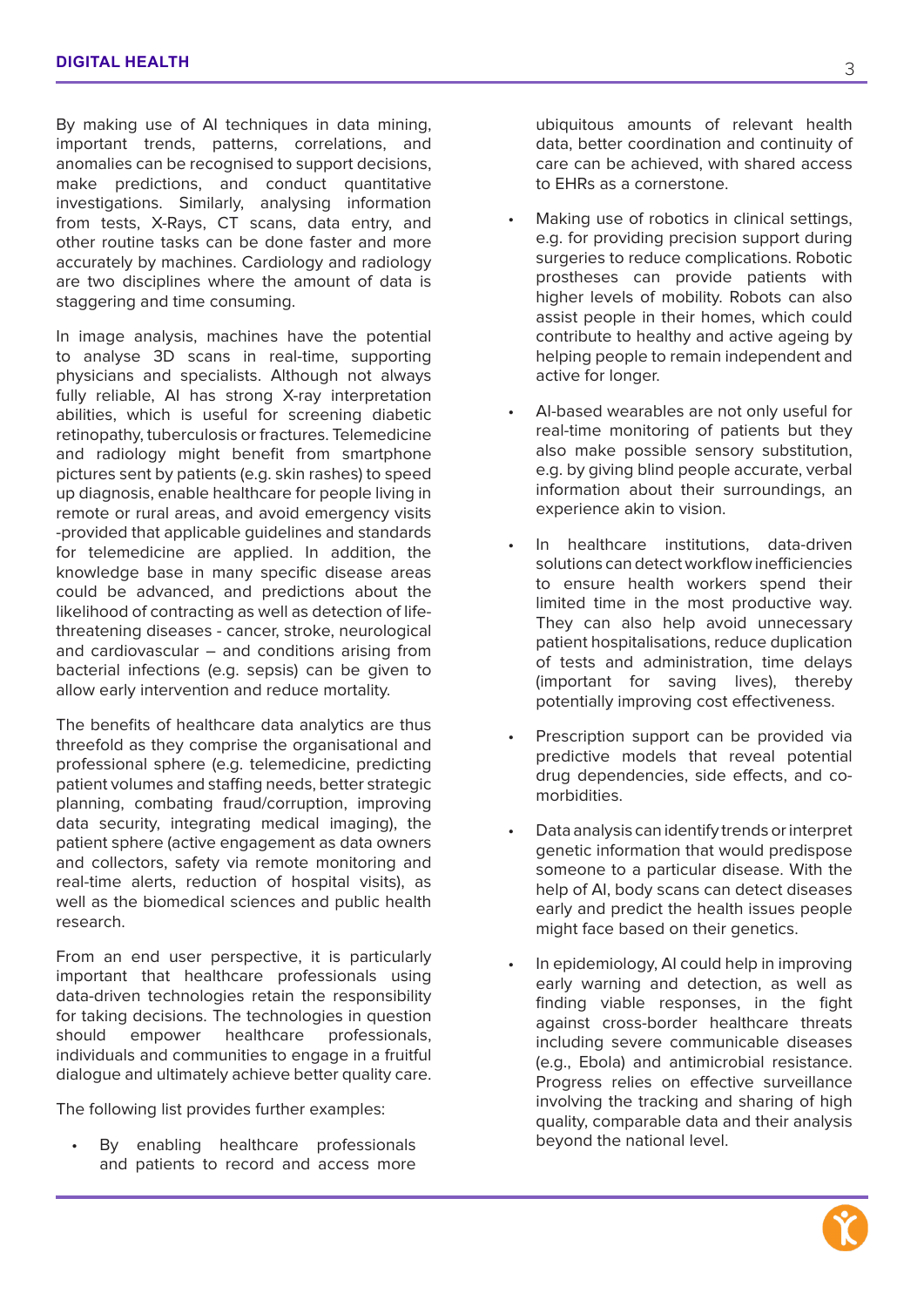- Population health analytics, e.g. to provide the possibility of optimising the healthcare pathways of a specific target population<sup>15</sup>
- A growing number of apps use AI based on personal medical history and common medical knowledge, giving recommendations based on the users' medical history. Patients report their symptoms into the app, which accesses a database of illnesses, informs about and monitors medication management, and determines the need to see a doctor.
- The patient selection for clinical trials could be based on DNA profiling, which provides biomarkers for targeted treatment. Selecting individuals with the same genetic features could lead to more precise drug development, reductions in sample size and reduced variability. Furthermore, genome sequencing could support greater diagnostic sensitivity and hence more suitable treatment. Big Data analytics can also be used for more accurate genotypic and phenotypic data to support investigations of causality. Genetics and genomics look for mutations and links to disease from the information in DNA.
- The development of new medicines with real added value can be fostered and potentially accelerated as informed decisions about market access and pricing can be taken based on data showing longterm and real-world outcomes.
- In health research, easy access to structured, high quality data is vital. Linked databases provide opportunities to analyse disease patterns, detect associations between exposures (e.g. behaviour or services received) and outcomes (e.g., acute events such as heart attacks or onset of chronic diseases such as Alzheimer's), and potentially identify causal relationships that can foster new therapies. Already in 2014, the EC identified a growing number of Big Data studies in disease areas including dementia cancer, gastroenterology and rare diseases.<sup>16</sup> Big Data enables connecting exiting clinical research networks and, at system level, a "learning culture" could be enabled by

constant availability and flow of data.

Big Data could be a tool for reducing health inequalities, e.g. by linking relevant data collected by different types of service providers (e.g. social welfare, health and emergency care) to gain a better insight into the use patterns of disadvantaged groups and make service improvements. Quality linked data could also broaden the range of research questions and help uncover risk factors.

Regardless of the intended use, it will be important to gain people's trust and confidence in using enlarged amounts of aggregated data. Especially where underserved subpopulations are concerned, there need to be very tight rules in place stipulating who may collect the data, for what purpose, and the permissible uses / restrictions, which must be shared and understood by individuals. This involves informed consent and opt-out possibilities. Data quality, security, privacy and portability, but also international or cross-sectorial data governance deserve attention.

## **European, international and national perspectives**

The EC's 2018 Communication on the digital transformation of health and care envisages that existing databases containing health information will increasingly be linked to enable data sharing across the European Union (EU). Its three pillars include citizens' secure access to and sharing of health data across borders; better data to advance research, disease prevention and personalised health and care; and digital tools for citizen empowerment and person-centred care. Big Data provide a natural key to achieving this ambition.

Already in 2014 the EC began a strategic reflection process about the uses of Big Data in health<sup>17</sup>, and in 2016 an EC-commissioned study was published<sup>18</sup> which describes the added value of priority projects in various MS and presents an in-depth analysis of potential policy actions. This resulted in ten policy recommendations formulated to stimulate EU and national level deployment of Big Data without compromising people's privacy and safety.

The "Big Data for Better Outcomes" (BD4BO) programme<sup>19</sup> under the Innovative Medicines Initiative (IMI) public-private partnership aims to create re-

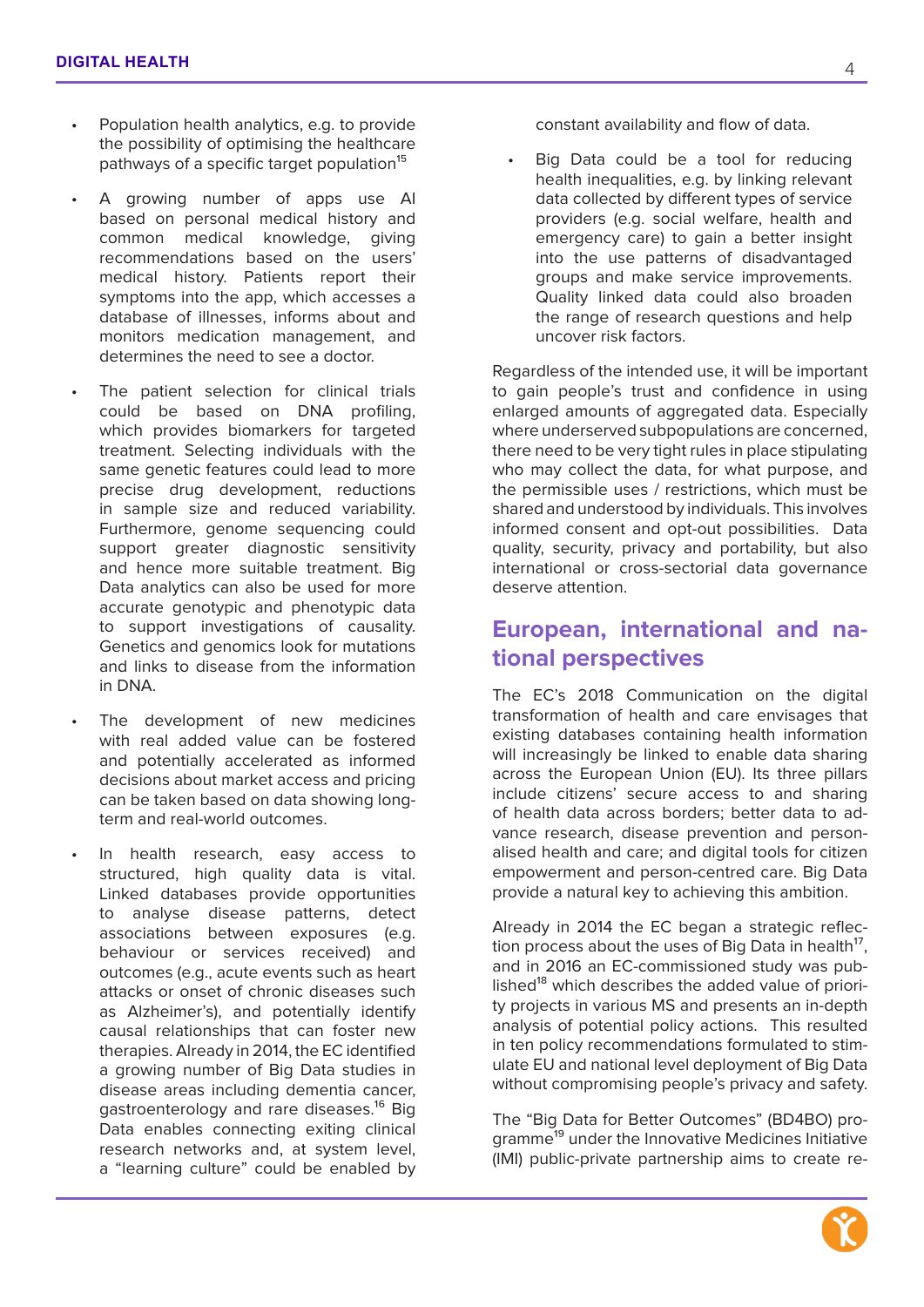search platforms and networks for various disease areas including Alzheimer's, haematology and cardiovascular to combine and expand existing data sources, build analytic capacities, and establish common standards. For example, the IMI-funded BigData@Heart project<sup>20</sup> accesses and harmonises European-wide data sets from various sources with the aim of designing prognosis algorithms that can predict the evolution of cardiovascular disease in individuals.

In June 2019, the Joint Action supporting the eHealth Network that was created under the Cross-border Patient's Rights Directive 2011/24/EU published a report on policy action on innovative use of Big Data in health.<sup>21</sup> The eHealth Network's work also enabled the introduction of cross-border ePrescription and patient summaries between participating countries as use cases of the European eHealth Digital Service Infrastructure (eHDSI)<sup>22</sup>, with a longer-term goal of developing a European exchange format for EHRs, as outlined in a 2019 EC Recommendation²³.

Many other EU initiatives are underway under the banner of the Digital Single Market Strategy, particularly in the area of cloud computing, supporting the "free flow of data" in an economy in which an immense amount of personal and non-personal data is routinely collected.<sup>24</sup>

At the national level, a number of countries already operate extensive health data and/or patient registries including the United Kingdom, the Nordic Countries and Estonia. Although often decentralised, these data can be quite comprehensive and structured. The EC Communication on AI highlights that, in Denmark, emergency services are able to diagnose cardiac arrest and other conditions based on voice recognition, while in Austria radiologists can detect tumours by comparing x-rays with a vast amount of medical data<sup>25</sup>. The cross-sectoral appeal of Big Data and AI was confirmed in 2018, when French President Macron called for a Europe-wide Big Data strategy<sup>26</sup>. Germany also recently announced investing €3bn to boost the nation's AI capabilities and research over the next six years<sup>27</sup>.

Following the EC's flagship Communication on AI which maps out its vision as part of a European Initiative on Al<sup>28</sup>, the Political Guidelines issued by incoming EC President von der Leyen<sup>29</sup> contain a dedicated chapter on "A Europe fit for the digital age" as a joint task for several Commissioners, coordinated by Executive Vice-President Vestager and under the guidance of the new Commissioner of the Internal Market, Thierry Breton, who will also oversee the evolution of Europe's cybersecurity strategy following the 2019 Cybersecurity Act<sup>30</sup>. The development of a legislative European approach on the human and ethical implications of AI, coupled with the ambition to attract increased investment in the sector and boost SMEs, is a priority for the first 100 days of the new EC.

Regarding the ethical dimension, the EC's AI Communication led to the establishment of a European AI Alliance, a multi-stakeholder forum whose members are encouraged to interact with the High Level Expert Group on Artificial Intelligence, respectively tasked with drafting ethics guidelines and advancing policy and investment recommendations $31$ . Although not specifically focused on health, the Horizon 2020 research and innovation programme funds two projects covering ethical aspects of AI: SHERPA, which analyses how AI and big data analytics impact ethics and human rights $32$  and SIEN-NA, which will develop ethical protocols and codes for human genomics, human enhancement and AI & robotics<sup>33</sup>.

The EU work in this area will be accompanied by a new Digital Services Act envisaged to update eCommerce rules and create a regulatory framework for the digital ecosystem. Moreover, progress has been proposed on digital literacy across the life-course. A European data space has already been carved out as part of the Digital Single Market strategy.<sup>34</sup>

At international level, the WHO, engaged in an international consultation on the ethics of Big Data and AI with the aim of issuing comprehensive guidance<sup>35</sup>. The Recommendation of the OECD Council on Health Data Governance argues in favour of processing health data within countries and across borders for health-related public policy objectives, while minimising risks to privacy and security<sup>36</sup>.

Europe may be slow adapting to and investing in data-driven and AI technologies compared to the United States or China, a gap which represents a pressing economic concern for the EC. However, European health systems are quite different from those in the US or China as they are characterised by an approach that values solidarity over individual responsibility. Hence, only a gradual, evidence-based and fair implementation will contribute to achieving the EC's overall objective to "be



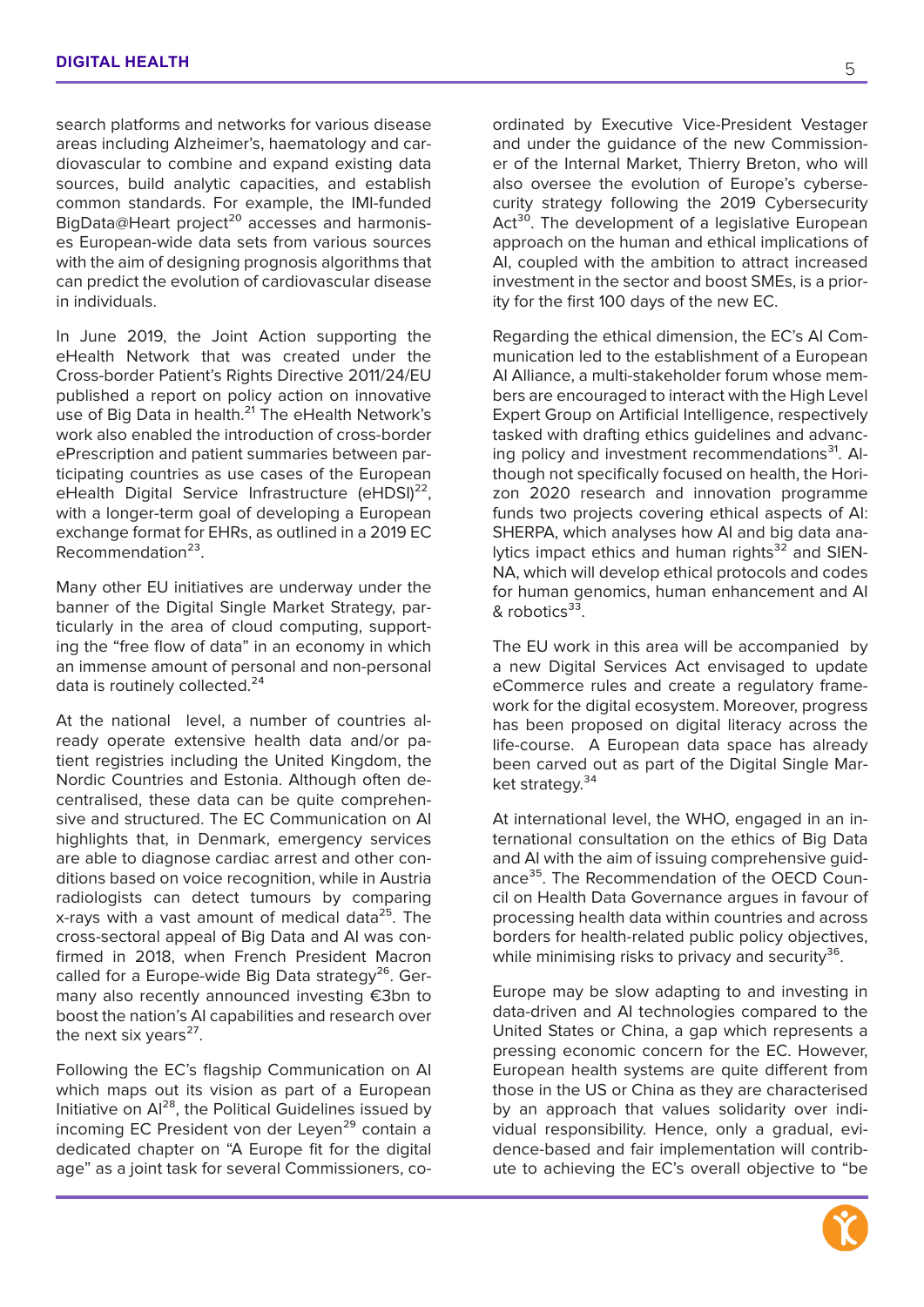**Only a gradual, evidence-based and fair implementation will contribute to achieving the EC's overall objective to "be the champion of an approach to AI that benefits people and society as a whole".**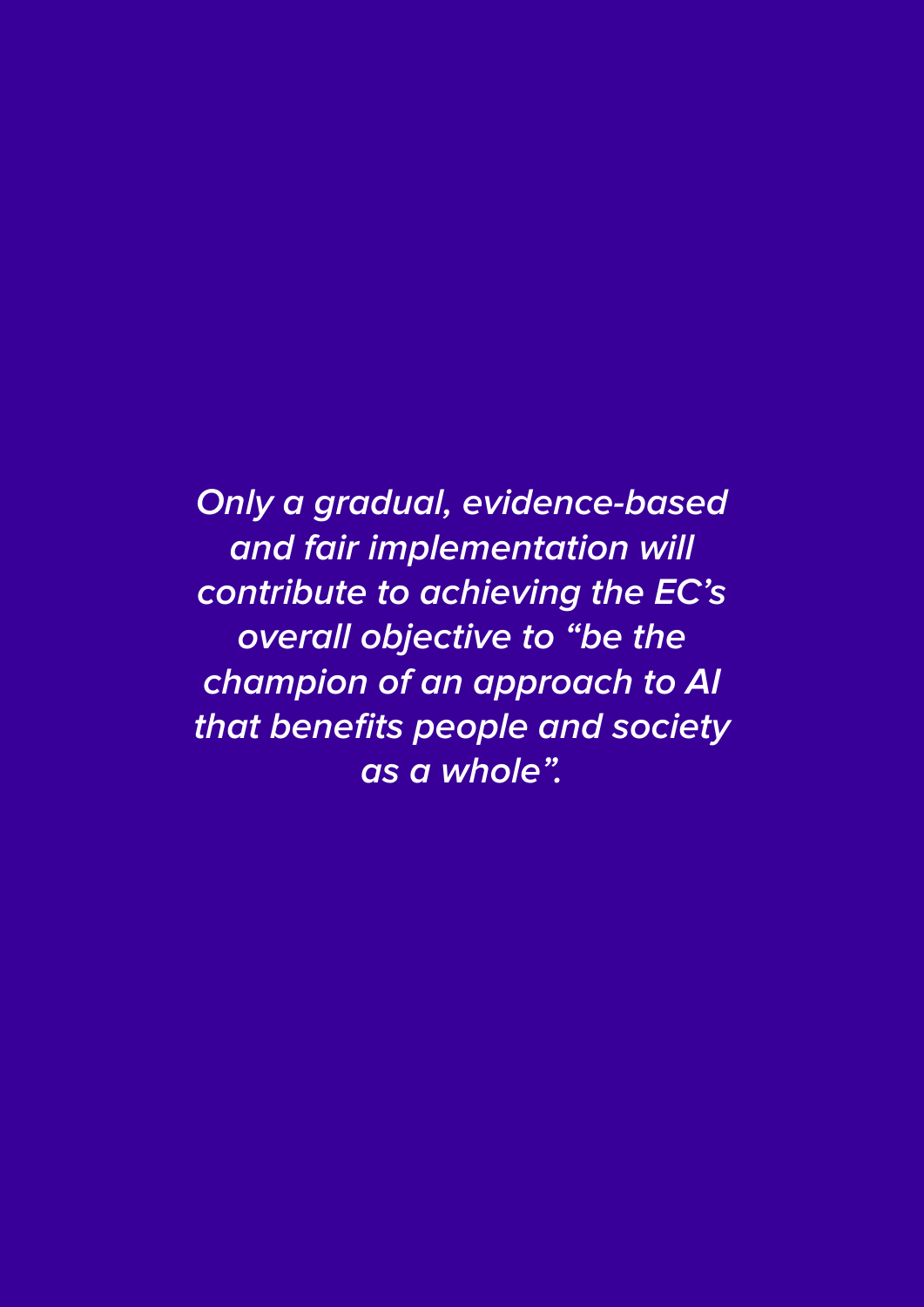the champion of an approach to AI that benefits people and society as a whole".<sup>37</sup> It is important to ensure that Big Data and AI initiatives at EU and national level will be linked more strongly with public health objectives and key functions so that the information derived from the data can be translated into new and effective interventions that can generate concrete improvements to physical and mental health outcomes for all, in line with the principles of the European Pillar of Social Rights<sup>38</sup> and Europe's commitment to the health-related Sustainable Development Goals (SDGs).

# **Challenges and ethical considerations**

The effective utilisation of Big Data / AI is dependent on a number of factors, including the removal of current obstacles such as data fragmentation (e.g. due to silos and legacy systems) and lack of interoperability (which could be at institutional, regional, national and supranational level) which prevent compatibility and effective use<sup>39</sup>. Considerable differences remain between European countries regarding the uptake of technology and these discrepancies also appear to widen the gap between standards, competences and practices.

Of equally great concerns are the absence of an appropriately balanced regulatory structure, the lack of a public health-driven approach to digitalisation and, arguably, lack of informed public discussion about the implications of these developments in the broader framework of "personalised medicine"<sup>40</sup>

Given the importance of the human relationship between health professionals and patients, which is based on mutual trust, it must be acknowledged that certain qualitative aspects of health – such as context-specific and historical variables of an individual's health throughout the life-course, e.g. related to socio-economic and other determinants and risk factors – are difficult If not impossible to capture by data. Therefore, decisions about eligibility, e.g. to obtain access to health services, insurance and reimbursement should never be taken based on databases alone but they must be appraised by qualified professionals and take into account the life context of individuals.

Another concern relates to intellectual Property Rights rules, which are potentially threatened by the entry of commercial players in European healthcare systems as companies could change their privacy policies to significantly enlarge the parties who could access personal medical information, including in locations operating under different data protection regimes.<sup>41</sup>

Although it has been said that the healthcare professions will not be majorly impacted by the data revolution compared to other sectors $42$ , it is clear that more abundant data, whether collected by automation, during examinations or by patients themselves, will considerably enlarge the information they can draw on to diagnose and treat patients, and to identify processes and courses of action. In their European Statements, EPHA members the European Association of Hospital Pharmacists call for the active involvement of the profession in the design, specification of parameters and evaluation of ICT within the medicines processes $43$ . Similarly, community pharmacists have pointed out that increasing numbers of patients are seeking their advice as accessible health professionals on how to interpret information acquired from various sources, while pharmacies are providing digital pointof-care tests in many countries. The expansion of activities in the digital realm is opening up questions about reimbursement schemes related to the deployment and professional recommendations of data-driven e- and mHealth tools and the linking of commonly used data such as EHRs and ePrescribing systems.<sup>44</sup> Similar concerns apply to other healthcare professions.

Inevitably new skills will be required to analyse ever growing volumes of data, and while healthcare professionals cannot be expected to be data specialists, an adaptation of study and training curricula would enable them to take better decisions, as EPHA members representing European students of the medical<sup>45</sup>, pharmacy and public health disciplines have argued.

Although it may not always be possible to grasp exactly how and why the data support certain recommendations, understanding the underlying processes is key to enabling effective human-technology interplay. This presupposes a certain level of knowledge of how an algorithm works internally, of the types of data decisive in producing certain results, and of how to assure data quality within complex systems. Also, the person to whom the data refer must have the right to receive an explanation of how a decision has been generated.

However, Big Data and AI must not drastically alter

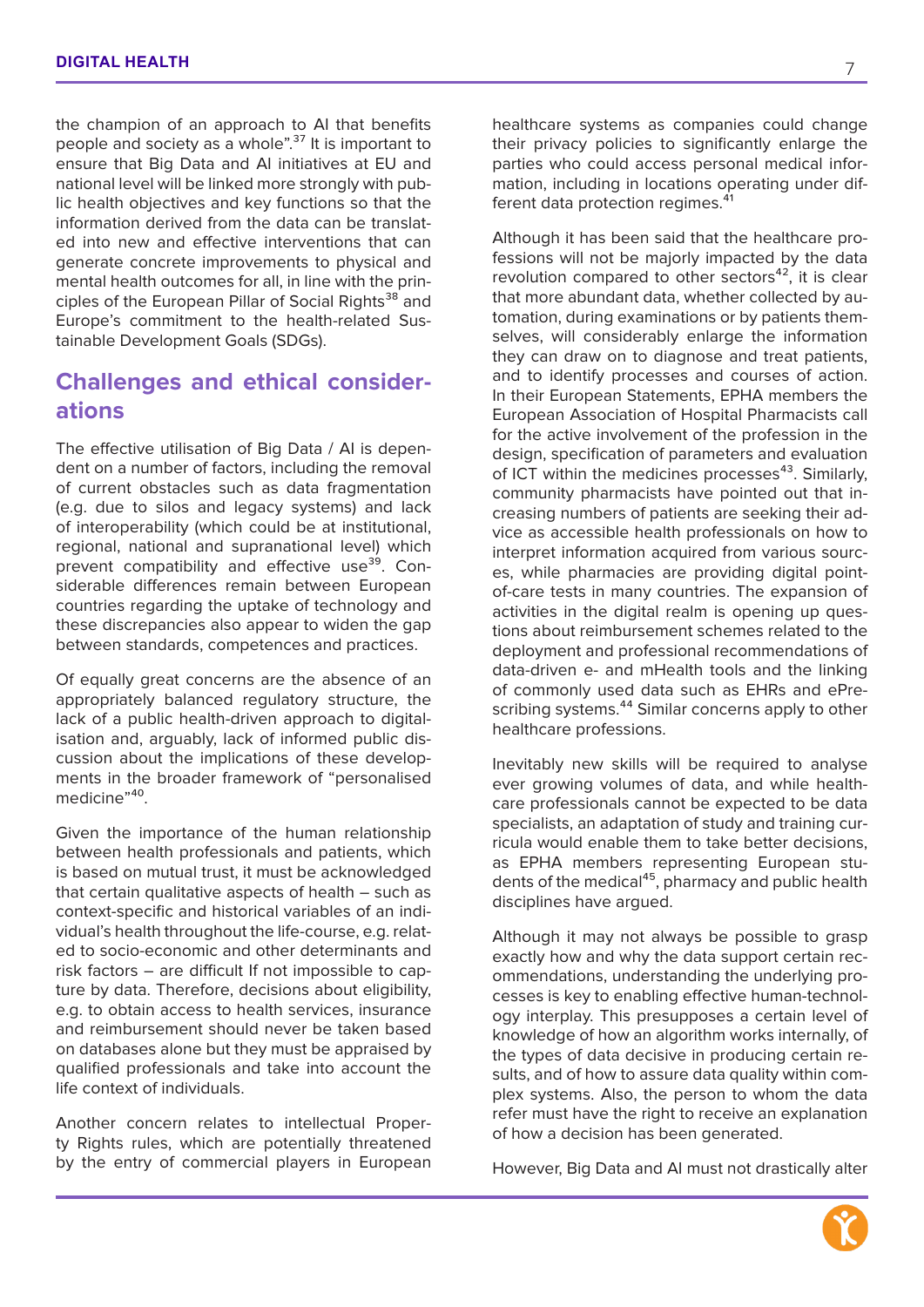functions but they should augment professionals' expertise by providing a fuller picture of patients' health, a view supported by leading multination $als<sup>46</sup>$ 

It will be equally important to educate society at large about what data-driven healthcare means in practice. For instance, the blurred line between solutions certified as medical devices and those classified as consumer "health and wellbeing" products is confusing and public health objectives must be at the heart of digital health and care. The formal validation of apps within health systems is one example of reassuring the public and weeding out low quality products. Technology moves much faster than regulatory frameworks, which is why the rapid and blind adoption of solutions could threaten the attainment of the SDGs, especially if the benefits only reach segments of society who already receive good quality healthcare.

At the same time, advancing population health also depends on the possibility to make best use of data for research. Personal health data are often donated by individuals eager to contribute to the societal good, as long as their privacy is protected. EPHA members have repeatedly underlined the need to ensure the implementation of a robust General Data Protection Regulation (GDPR) framework that does not hinder the ability to use data for research, including secondary use, within well-defined boundaries.

While the GDPR is undoubtedly an important vehicle for protecting personal data, including "by design" and "by default", it was also designed to enable the free flow of data. Despite provisions giving data subjects the right to be provided with meaningful information about the logic behind decision-making based on automated processing<sup>47</sup>, the GDPR may not be sufficient to cover all applicable instances in which patient health data might come into play with sophisticated data-driven technologies and AI (i.e., circumstances going beyond the GDPR provisions), and it may be necessary to consider an additional regulatory regime as data become more ubiquitous and influential.

Similarly, it has been argued that the most underserved and marginalised groups could potentially gain the most from Big Data and AI, which could function as important tools to ensure that "no one is left behind in the digital transformation", which is another EC objective $48$ . For example, the linking of relevant administrative datasets of homeless people using different social welfare and health services could enable better observational studies, predictive analytics (e.g. service-use patterns), and testing the effectiveness of interventions.<sup>49</sup> Insights into the factor shaping the health of other disadvantaged populations, such as Roma or migrant communities, would benefit from collecting more comprehensive data on ethnicity (which is currently not possible in some MS) as they could help illuminate the complex, intersectional reality of discrimination and exclusion.

At societal level, the wind of change is palpable in many sectors as vast amounts of money are invested in transforming entire industries, professional roles and hierarchies; examples include driverless cars, drones, and robots. There is growing concern that the jobs created are primarily for IT-literate elites. Another concern relates to the fact that few digital solutions are successfully scaled up to the level of widespread deployment, which Is dependent on a critical mass based on the perceived usefulness and meaningfulness of new technology.

In a world in which populists and other actors are exploiting digital tools to blur the lines between truth and fiction, it could also be that the insights offered by big data may not be taken seriously. More worryingly, they could be instrumentalised by undemocratic forces, coupled with increased fears over large-scale cybersecurity threats.

The EC's Big Data vision includes health and nonhealth data, such as information derived from social media. In other words, traces left by individuals that could reveal clues about their health, whether offered consciously or without intent. Analysing such data is questionable given the difficulty to obtain a person's explicit consent for this purpose in spontaneous social media environments, but it is also dangerous given that individuals might exaggerate or downplay their real mental and physical health online. The relevance, veracity and reliability of such data, while providing anecdotal insights, does not reflect the complex reality of an individual's health, linked to personal histories and the agency one has to act upon available information and opportunities.

In a recent report, the French National Consultative Committee on Ethics (CCNE) highlights further dimensions that need to be addressed, including the increased mixing of the public and private sphere (e.g. geo-localisation of smartphone users) and that the quality and adequacy of data select-

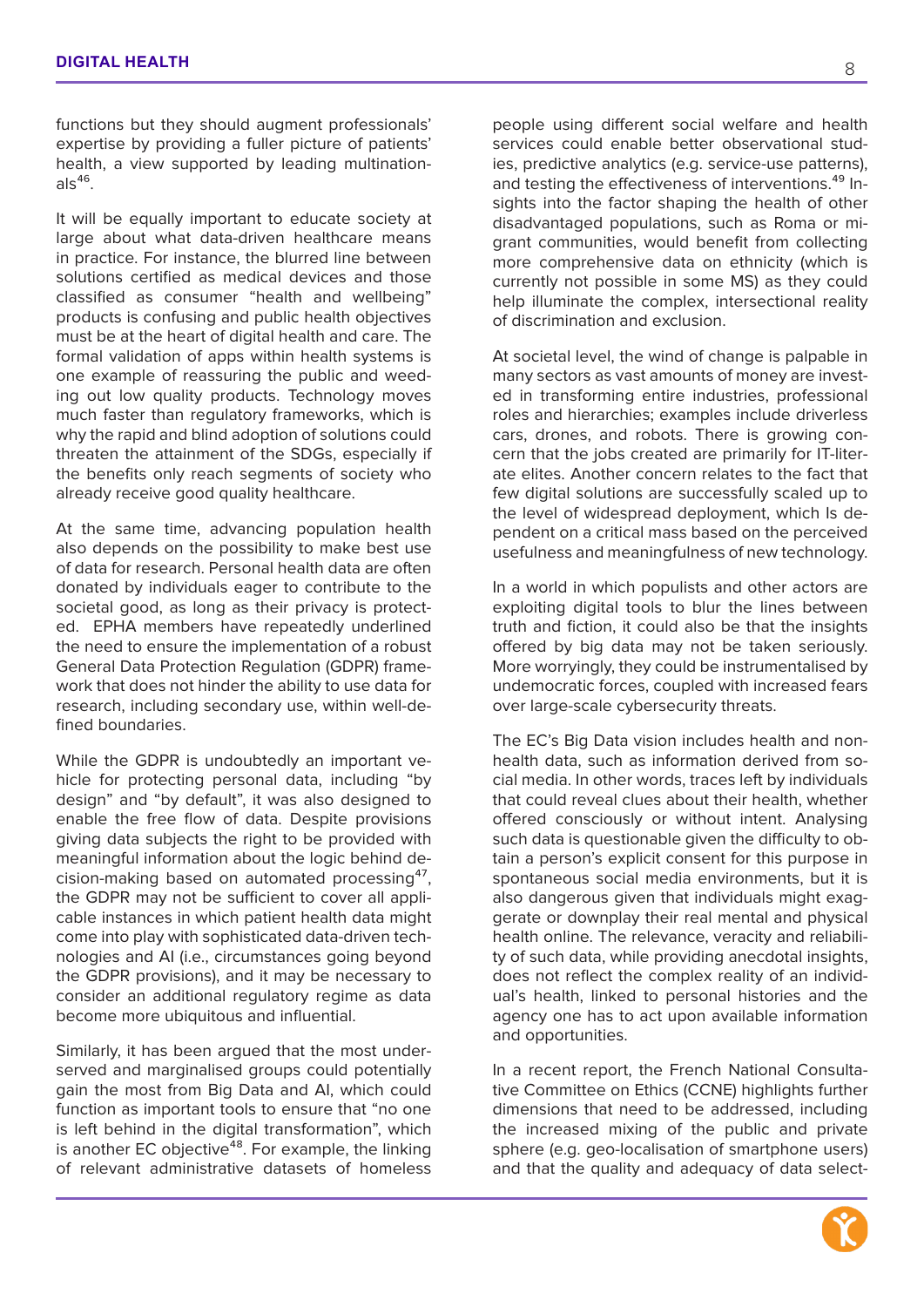ed to train algorithms needs to reflect the problem under investigation.<sup>50</sup> Moreover, the CCNE underlines that sharing data too widely would represent a menace to fundamental human rights given the impossibility to control all instances where patient consent is violated, the quality of the data themselves, and how and by whom they are stored and reused. EPHA members AGE have pointed out that older people are particularly volatile to abuses to their dignity, liberty and security<sup>51</sup>.

EPHA members the European Institute of Women's Health have pointed out that algorithms are not gender neutral: programmed primarily by men, the underlying data often ignore the biological and physiological characteristics of women<sup>52</sup>. Given the striking lack of diversity in Silicon Valley and other high-tech hubs, it Is even less likely that programmes take into account the needs of ethnic minorities or non-binary people. Advocacy in this area is important as it raises awareness of diversity, promotes virtuous competition, compliance with legal requirements and agreed standards, and encourages a collaborative "end user approach" stimulating meaningful innovation.

Also, if intelligent machines are able to provide answers more accurately than people, this might relegate healthcare professionals to the realm of case management. The CEEE highlights three ethical principles that could be hampered: medical secrecy (as certain data do not stem from the medical sphere), responsible decision-making (due to the risk of placing too much faith in automation) and the relationship between professionals and patients as the latter might morph into a "mass of data" to be analysed rather than individuals with unique problems.

Similarly, the increased importance assigned to genetic testing as part of examinations and prescribing entails a narrow view. Selective data collection and analysis could lead to increased pressures on individuals to responsibly "manage" their behaviours. In the context of "personalised medicine" patient groups with suitable genotypes could be favoured over the rest of the population, which begs questions about equity and justice and could have implications for access to medicines if R&D models only consider these groups. Moreover, to make treatment decisions, genetic information will need to be shared with experts and administrators, which means that privacy and confidentiality are inevitably a relative notion. Some people may not wish to know their genetic susceptibility towards

certain diseases, whether due to personal preference or faith. It has also been argued that health systems would not be able to absorb the costs arising from pharmacogenetics and the associated demand for genetic counselling<sup>53</sup>, and it remains difficult to interpret genetic information to support treatment choices.

There as thus a number of ethical and regulatory challenges the public health community must engage with<sup>54</sup>. Europe has a long tradition of creating and adhering to values and rights that support health for all and that are reflected in the EU Charter of Fundamental Rights<sup>55</sup>. Globally, they are vital for achieving the SDGs and universal health coverage, especially in the poorest countries affected by severe health worker shortages<sup>56</sup>. It is important that policymakers and the private sector recognise and support a vision of Big Data and AI as a social good that could help nurture sustainability. Like all technologies, they can be used in inclusive ways to improve universal health coverage, but they can also exacerbate the inequalities of people lacking tools to lead healthy lives.

### **Conclusions**

What makes Big Data/AI particularly complex is the fact that the data sources are so diverse, including professionals, patients, and machine-generated information. A corollary of having so much more data available is that there could also be more loopholes for misusing the data, which is why ethical behaviour must be strengthened.

As has been noted in a joint EPHA-EC article, "Big data holds the potential to transform and benefit public health in the future, but it will be no longer only about providing access to health care services, institutions and medication, but about the bigger picture in which society understands digital technology, also taking into account the socio-behavioural aspects that influence quality of life".

In practice this means that it is not necessarily about the size of the data but about meaningfulness and utility. All health stakeholders should be involved in harnessing their full potential. Data only tell part of the story: the ethical concerns over the digitalisation of society are serious and real. Advocacy for maintaining the very foundation European health systems are based on  $-$  solidarity  $-$  is urgently needed. Investments in prevention and health promotion measures can reach all segments of soci-

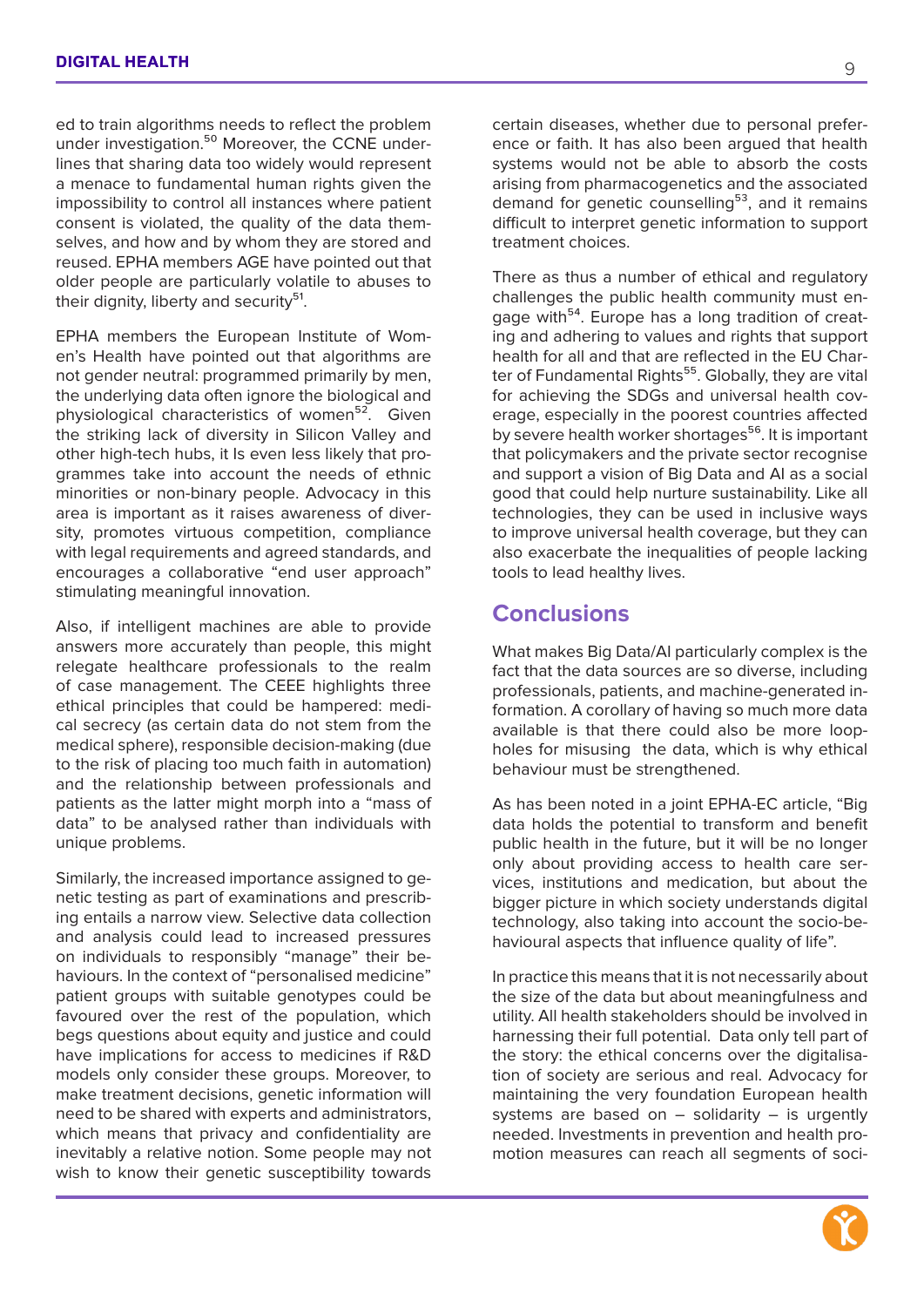**Data only tell part of the story: the ethical concerns over the digitalisation of society are serious and real.**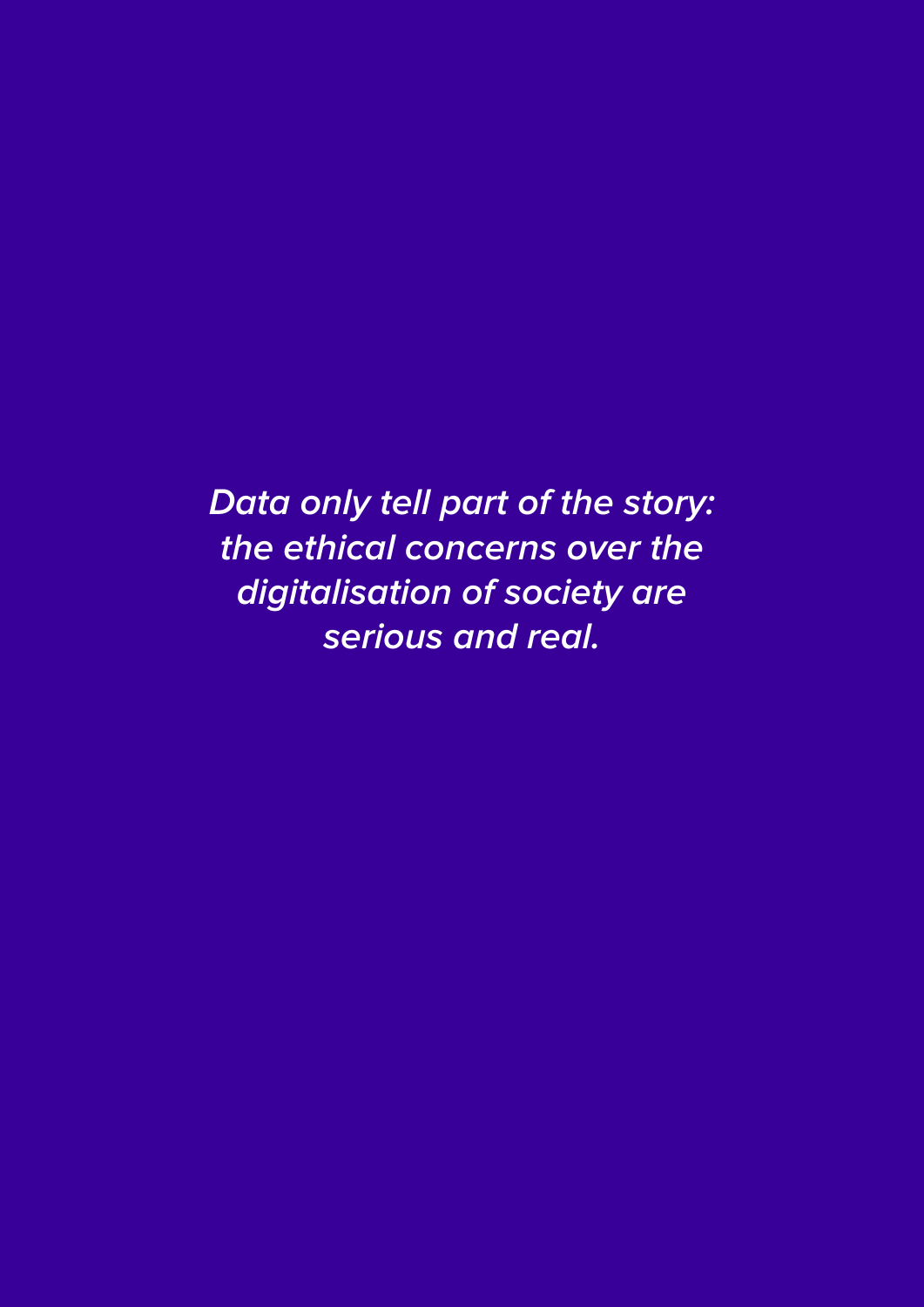ety, whether actively involved in data generation or not. While increased engagement of individuals in their health is positive – although caution must be exercised when it comes to patient self-management - changing behaviours is a long-term process. People might in fact rely even more on the guidance of doctors to make informed choices as evidence from Sweden suggests.<sup>57</sup> To safeguard Europe's rights-based approach to health, and ensure tangible benefits for end users. the oversight and policies of governments concerned about the health and inclusion of all members of society is critical.

The examples provided above highlight that Big Data and AI do indeed hold much promise for improving healthcare. But recalling the five V's of Big Data and the many possibilities to hack, distort, alter, manipulate, misuse and erase data, it will be increasingly important to develop binding policies and legislation that can keep up with the pace of innovation to protect people's safety, privacy and fundamental rights.

The Finnish Council conclusions espouse the potential of digitalisation while stressing they must be deployed to benefit people and promote digital inclusion<sup>58</sup>, in the context of a post-2020 Europe that respects the principles of the European Pillar of Social Rights, EPHA proposes the following recommendations to supplement those advanced by the  $FC<sup>59</sup>$ 

- The integration of Big Data and AI technologies must be accompanied by regular updates of legislation and rules that protect the fundamental rights of individuals, their privacy and personal data including health data. The GDPR and other legislation (e.g. the evolving ePrivacy framework) will need to remain "fit-for-purpose" and keep up with rapid digital innovation and new ethical concerns arising from their deployment.
- The public health community, including civil society and NGOs, must be given a voice in the policy debate to ensure that the future of European public health, including the financing of national health systems, corresponds to people's needs and preferences. Solidarity and population health must remain key values as the commercialisation of health will further diminish social cohesion and exacerbate inequalities
- Better information about digitalisation of healthcare needs to be disseminated across Europe to launch a wide-ranging societal debate about where we are headed – or not.
- Research involving Big Data and AI techniques should be driven by the needs of health systems, professionals and individuals as part of a rights-based, end user-centric, public health friendly approach.
- In order for healthcare professionals and individuals to be able to reap the best possible benefits from data-driven solutions, it will be increasingly important to include them in educational and professional programmes and to invest in health literacy initiatives that take into account different levels of education and agency.

The next step for EPHA will be to explore more deeply the opportunities and threats involved in the digitalisation of areas that exert a direct or indirect influence on how public health is conducted. Hence, in 2020, we will commission a study to develop further and more specific policy recommendations.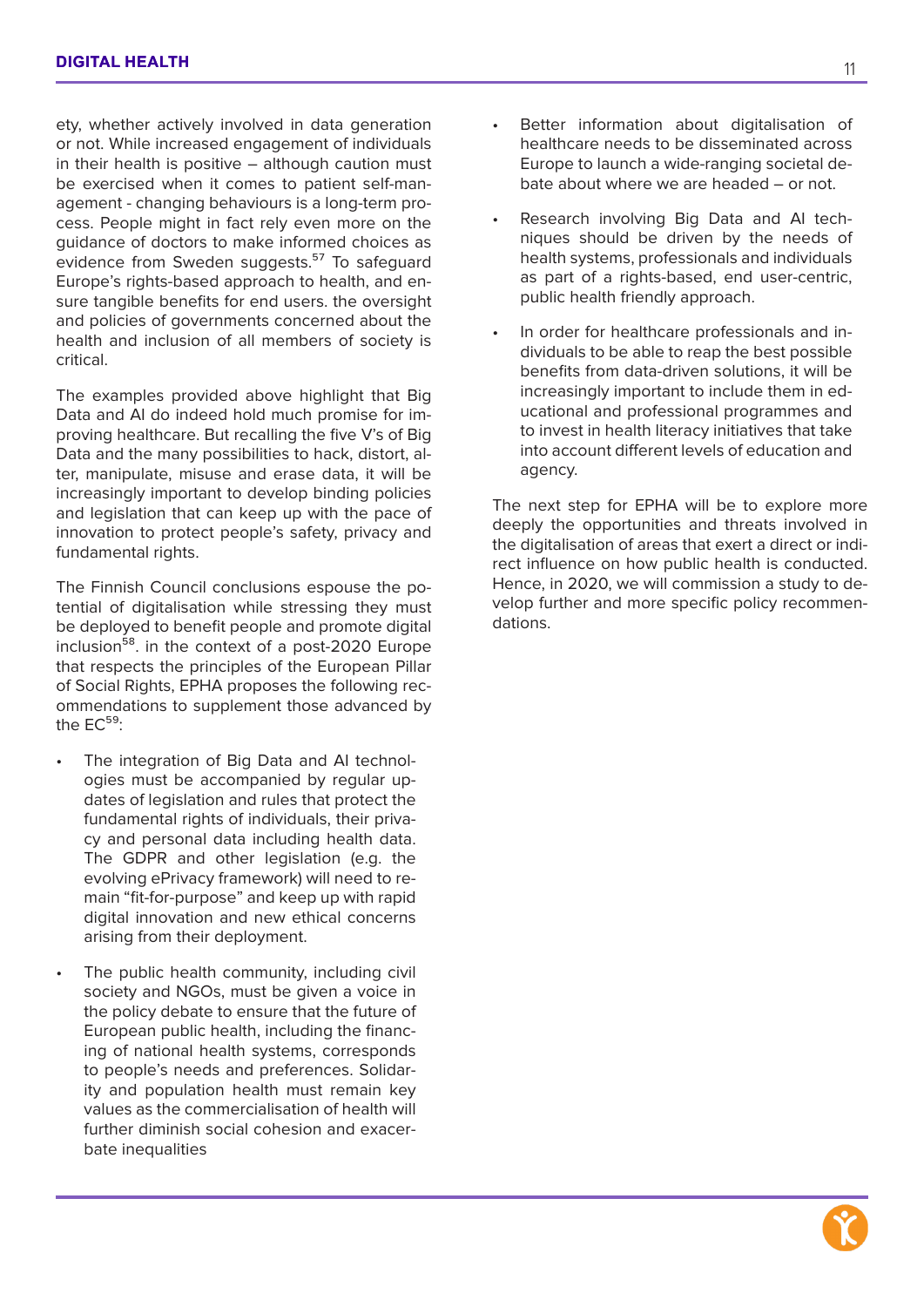#### **Notes**

- 1. EC COM(2018) 233 final, available at https://ec.europa.eu/digital-single-market/en/news/communication-enabling-digital-transformation-healthand-care-digital-single-market-empowering
- 2. EC COM(2018) 237 final, Artificial Intelligence for Europe, p.1
- 3. (insert 24 Oct version)
- 4. EPHA (2018), https://epha.org/wp-content/uploads/2019/02/enabling-the-digital-transformation-of-healthcare.pdf
- 5. Raghupathi W. & Ragupathi V. (2014), Big Data analytics in healthcare: promise and potential. Health Inf. Sci. Syst. 2:3, https://www.ncbi.nlm.nih. gov/pmc/articles/PMC4341817/
- 6. European Commission (2016), Big Data in Public Health, Telemedicine and Healthcare, https://ec.europa.eu/health/sites/health/files/ehealth/docs/ bigdata\_report\_en.pdf
- 7. Raghupathi & Ragupathi, op. cit.
- 8. Benke K. & Benke G. (2018), Artificial Intelligence and Big Data in Public Health, International Journal of Environmental Research and Public Health
- 9. Jiang, F. et al (2017), "Artificial Intelligence in healthcare: past, present and future", Stroke and Vascular Neurology 2017:2, pp. 230-242.
- 10. EC COM(2018) 237 final, op, cit., p.1
- 11. https://ec.europa.eu/digital-single-market/en/news/definition-artificial-intelligence-main-capabilities-and-scientific-disciplines
- 12. EC COM(2017) 228 final, "A Connected Digital Single Market for All"<br>13. https://www.economist.com/leaders/2017/05/06/the-worlds-most-va
- 13. https://www.economist.com/leaders/2017/05/06/the-worlds-most-valuable-resource-is-no-longer-oil-but-data
- 14. See e.g. the "My Health, My Data" project, https://ec.europa.eu/digital-single-market/en/news/blockchain-enable-medical-data-be-stored-andtransmitted-safely-and-effectively
- 15. See Buttigieg, Stefan (2017), Population Health for Europe why not?, posted at https://www.himss.eu/himss-taxonomy-topics/population-health 16. EC (2014), The use of Big Data in public health policy and research, p.3
- 17. https://ec.europa.eu/health/sites/health/files/ehealth/docs/ev\_20141118\_co07b\_en.pdf
- 18. EC / Gesundheit Oesterreich (2016), Study on Big Data in Public Health, Telemedicine and Healthcare
- 19. https://www.imi.europa.eu/projects-results/project-factsheets/bd4bo
- 20. https://www.bigdata-heart.eu/
- 21. https://ec.europa.eu/health/sites/health/files/ehealth/docs/ev\_20190611\_co4422\_en.pdf
- 22. https://ec.europa.eu/health/ehealth/electronic\_crossborder\_healthservices\_en
- 23. EC, C(2019) 800 final
- 24. EC COM (2017) 9 final, Building a European Data Economy)
- 25. EC COM(2018) 237 final, op. cit., p.1
- 26. https://www.ft.com/content/e451e1d4-f5de-11e7-88f7-5465a6ce1a00
- 27. https://www.ft.com/content/fe1f9194-e8e3-11e8-a34c-663b3f553b35
- 28. EC COM(2018) 237 final, op.cit.
- 29. von der Leyen, Ursula (2019), A Union that strives for more My agenda for Europe.
- 30. Regulation (EU), 2019/881, https://eur-lex.europa.eu/legal-content/EN/TXT/PDF/?uri=CELEX:32019R0881&from=EN
- 31. https://ec.europa.eu/digital-single-market/en/high-level-expert-group-artificial-intelligence
- 32. https://www.project-sherpa.eu/
- 33. https://www.sienna-project.eu/
- 34. https://ec.europa.eu/digital-single-market/en/policies/building-european-data-economy
- 35. https://www.who.int/ethics/publications/big-data-artificial-intelligence-report/en/
- 36. https://www.oecd.org/els/health-systems/health-data-governance.htm
- 37. EC COM(2018) 237 final, op. cit., p.2
- 38. In particular principle 3 on equal opportunities, principle 12 on social protection, principle 16 on health care and principle 20 on access to essential services, but other principles are also relevant. https://ec.europa.eu/commission/priorities/deeper-and-fairer-economic-and-monetaryunion/european-pillar-social-rights/european-pillar-social-rights-20-principles\_en
- 39. EC (2014), op. cit.
- 40. Arnason, V. (2012), The Personal is Political: Ethics and Personalised Medicine, Ethical Perspectives 19, no.1, pp. 103-22.
- 41. Booth, Phil (2019, England's NHS is embracing 'big data' But who's really benefiting?, https://www.opendemocracy.net/en/ournhs/the-nhs-isembracing-big-data-but-whos-really-benefiting/
- 42. See https://epha.org/no-need-to-worry-digital-health-is-progressing-but-health-workers-needs-will-determine-its-success/
- 43. https://ejhp.bmj.com/content/21/5/256
- 44. PGEU (2019), Position Paper on Big Data & Artificial Intelligence in Healthcare, https://www.pgeu.eu/wp-content/uploads/2019/04/PGEU-Position-Paper-on-Big-Data-Artificial-Intelligence-in-Healthcare.pdf
- 45. https://epha.org/digital-health-literacy-a-prerequisite-competency-for-future-healthcare-professionals/
- 46. Microsoft (2018), Healthcare, Artificial Intelligence, Data and Ethics a 20130 vision.
- 47. EC COM(2018) 237 final, op.cit., p.14
- 48. EC COM(2018) 237 final, op.cit., p.2
- 49. Culhane, Dennis (2016), The Potential of Linked Administrative Data for Advancing Homelessness Research and Policy, European Journal of Homelessness, Volume 10, No 3.
- 50. CCNE (2019), Avis 130. Données massives et santé : Etat des lieux, prospective et nouvelles questions éthiques
- 51. https://epha.org/digital-health-and-care-listen-to-what-older-persons-think/
- 52. https://epha.org/gender-and-ehealth/
- 53. Arnason (2012), op. cit.
- 54. Benke K. & Benke G. (2018), op. cit.
- 55. See Article 35: https://fra.europa.eu/en/charterpedia/article/35-health-care
- 56. https://www.ft.com/content/4b13402a-f65a-11e9-9ef3-eca8fc8f2d65
- 57. http://lakartidningen.se/Klinik-och-vetenskap/Originalstudie/2019/10/Natvardsanvandare-i-Skane-kontaktade-oftare-vardcentral/?utm\_ source=dlvr.it&utm\_medium=twitter#.Xal7N4RPYvA.twitter
- 58. 13171/19, Draft Council Conclusions on the Economy of Wellbeing, https://data.consilium.europa.eu/doc/document/ST-13171-2019-INIT/en/pdf
- 59. EC (2016), op. cit.